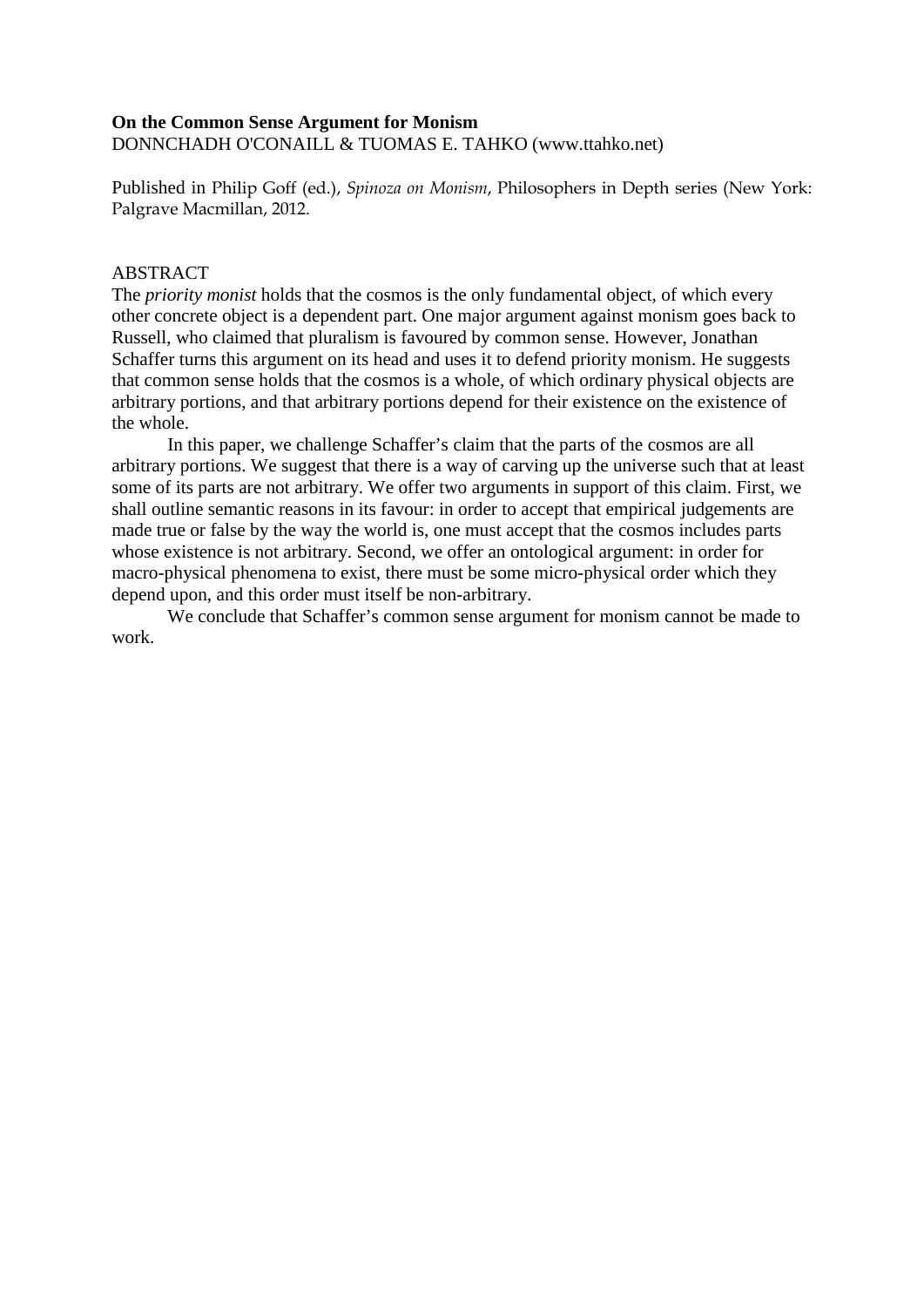Priority monism is the claim that there is one fundamental entity, upon which all other entities are ontologically dependent (by 'entity', we mean any portion of the universe which can be distinguished from other portions by its identity-conditions). The priority monism we shall address in this paper regards the entire spatiotemporal cosmos as the fundamental entity. Shoes, ships, sealing-wax and any other spatiotemporal entities are all parts of, and exist in virtue of, this entity.

One argument against monism goes back at least to Russell, who claimed that pluralism is favoured by common sense: "I share the common-sense belief that there are many separate things; I do not regard the apparent multiplicity of the world as consisting merely in phases and unreal divisions of a single indivisible Reality" (1985, 36; quoted in Schaffer 2010a, 46). In response to this argument, Schaffer first points out that it does not contradict priority monism. The priority monist allows that there is a plurality of different things; they just insist that one of these things (the cosmos) is fundamental, and that everything else is a part of it (Schaffer 2010a, 46).

Second, Schaffer argues that common sense favours priority monism over any pluralist position. To this end, he appeals to a distinction in mereology, between mere aggregates and integrated wholes. A *mere aggregate* is a collection of entities such that the parts (the entities in the collection) are ontologically prior to the whole (the collection itself). For example, the grains of sand in the heap would seem to be prior to the heap. But in an *integrated whole*, the whole itself is prior to its parts. Consider the relation between a circle and any semicircles one could carve from it. If we start with the integrated circle, then any semicircle carved from it will be merely an arbitrary portion of the circle. Hence, common sense would seem to suggest that the circle must be prior.

Accordingly, Schaffer (2010a, 48–49) provides a common sense argument for priority monism:

P1: according to common sense, integrated wholes are prior to their arbitrary portions. P2: according to common sense, the cosmos is an integrated whole.

P3: according to common sense, the many proper parts of the cosmos are arbitrary portions.

C: according to common sense, the cosmos is prior to its many proper parts.

We wish to challenge this argument. We are not concerned to establish the truth of pluralism, nor to give reasons for thinking that monism cannot be correct. We merely want to establish that Schaffer's argument does not give one reason to think that priority monism is correct.<sup>[2](#page-1-1)</sup> To do this, we shall challenge  $P3$  $P3$ <sup>3</sup>. In response to this premise, we wish to argue that there are at least some spatiotemporal entities which are not arbitrary portions of the cosmos. So what is at issue in this paper is a certain line of thought which is conducive to monism; the

<span id="page-1-0"></span> $1$  In this paper, we shall be considering only spatiotemporal entities. We shall thus ignore the relation between the cosmos and abstract entities such as numbers or sets.

<span id="page-1-1"></span> $2$  Schaffer's premises and conclusion are presented in terms of the deliveries of common sense, but in what follows we shall drop any reference to the origin of these claims. The point of our argument is that there is good reason to think that not all the proper parts of the cosmos are arbitrary portions. To support this claim, we shall appeal both to semantic reasons which resonate with common sense, and to scientific reasons which certainly go beyond it.

<span id="page-1-2"></span><sup>&</sup>lt;sup>3</sup> We shall not question P1 or P2, but see Schaffer (2010, 48–49) for some discussion about the source of these premises.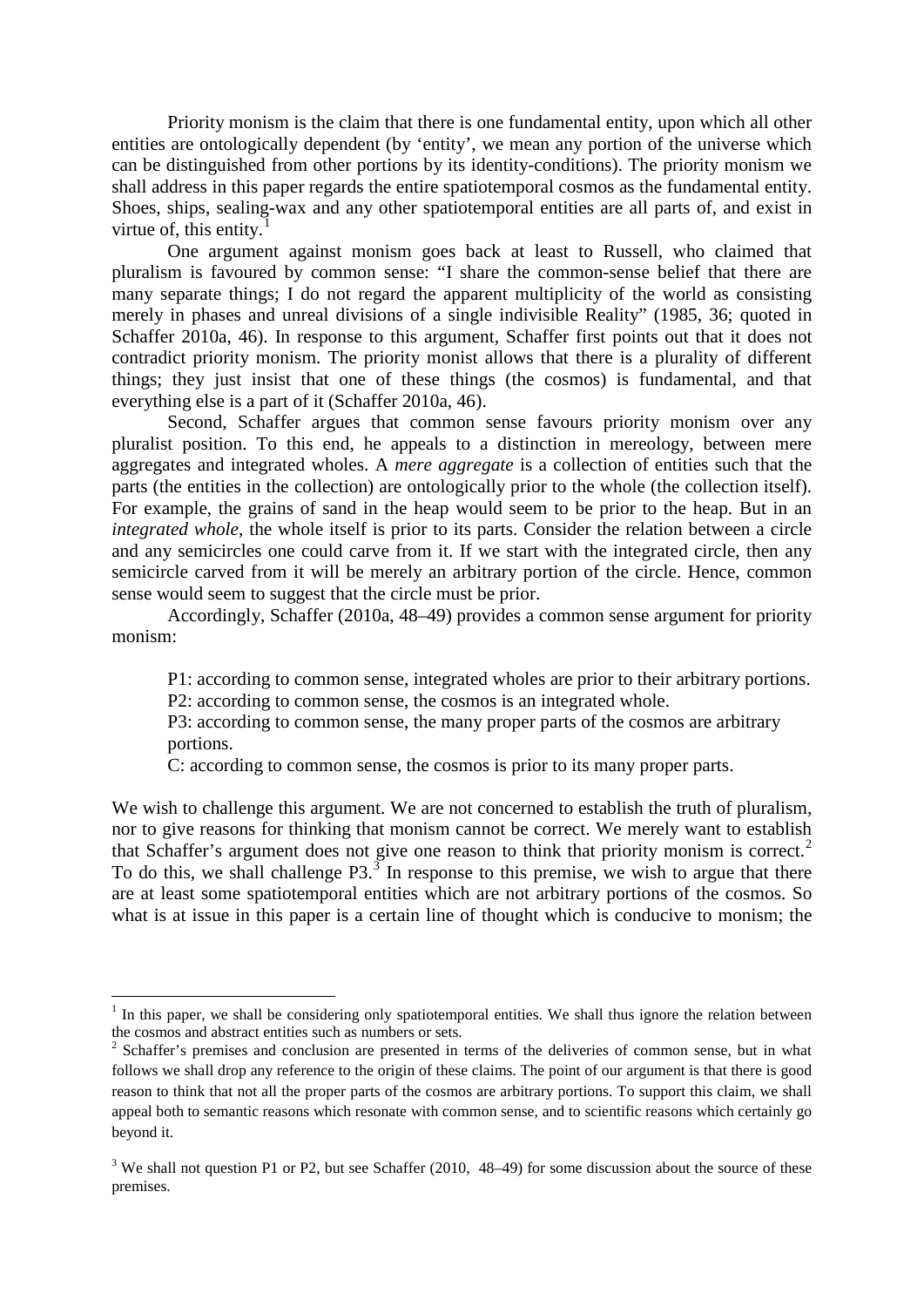suggestion that the different entities in the universe are arbitrarily carved portions. It is this arbitrariness claim which shall be our direct target in what follows.[4](#page-2-0)

In section I, we shall outline an argument Schaffer offers in defence of P3, and briefly sketch the position we shall defend. Sections II and III shall each present an argument in defence of our position, on ontological and semantic grounds respectively. Lastly, in section IV we shall consider and reply to a possible response which is available to Schaffer.

#### **I**

To get a handle on what precisely is at issue in this paper, consider a line of thought Schaffer offers in defence of his premise 3: "Common sense appreciates that there are many ways to carve the world. Consider all the ways that one may slice a pie, or all the ways of drawing lines on a map. There seems no objective ground for carving things in just one way"  $(2010a, 48)$ .<sup>[5](#page-2-1)</sup> We accept that this line of thought tells against a certain type of metaphysical position. Positions of this type can be characterised by the positing of what we shall term a *Complete Scheme (CS)*, a way of carving up the universe such that:

- (i) every portion so carved is carved on objective grounds; and
- (ii) every entity in the universe is a portion so carved.

The term '*objective ground*' is Schaffer's own. We understand him to mean by this that such grounds would be the way the world is itself, regardless of all and any interests of any persons. The notion of objective grounds for carving things in one way or another allows us to clarify the notion of an arbitrary portion. An arbitrary portion is not a fictional entity; rather, it is a proper part of the world, but one whose identity and distinction from other parts depends on its being identified and differentiated by some observer, according to the interests of that observer. To say that there are objective grounds for carving the world into certain portions is to say that these portions have identity and existence conditions which are not dependent on their being recognized by any observer as those very portions.

We accept that there are reasons to believe that no scheme can possibly meet both (i) and (ii). First, it is possible to carve the world in different ways. Such reasons may be found in the reactions of some philosophers to debates about whether points on a Euclidean plane are real parts of the plane or idealised constructions from it (Putnam 1990, 97), and whether any of the various conceptions of biological species carve reality at its joints or should be understood in terms of so called 'species pluralism' according to which there is no one correct conception of biological species (e.g. Dupré 1993). One is not being *ipso facto* untrue to the way the world is by choosing to carve it in one of these ways as opposed to another. Furthermore, there are many objects whose specifications are dependent on the particular interests of the persons doing the carving (e.g., interest rates, moral patients, music). It seems impossible to capture these objects in any scheme which satisfies (i).

For these reasons, we accept that a CS is impossible. But the notion of a CS does point to something important. We propose to capture this point by refining the notion of a CS,

<span id="page-2-0"></span><sup>&</sup>lt;sup>4</sup> Schaffer's priority monism, although related to Spinoza's monism, differs from it: both share the idea that the cosmos as a whole is independent and all entities are dependent on that whole, but there seems to be no suggestion in Spinoza that the many proper parts of the cosmos are arbitrary (cf. Spinoza E1p14).

<span id="page-2-1"></span><sup>&</sup>lt;sup>5</sup> Schaffer links this claim both to Spinoza's monism and to Dummett's amorphous lump view (2010a, 48, n. 26). It is an interesting question whether, in doing so, Schaffer takes a step towards existence monism, the view that the cosmos is the only existing concrete entity. At the very least, we see a tension between Schaffer's professed acceptance that the cosmos has parts (2010a, 33) and any appeal to the amorphous lump view, which explicitly rules this out (cf. Dummett 1973, 577).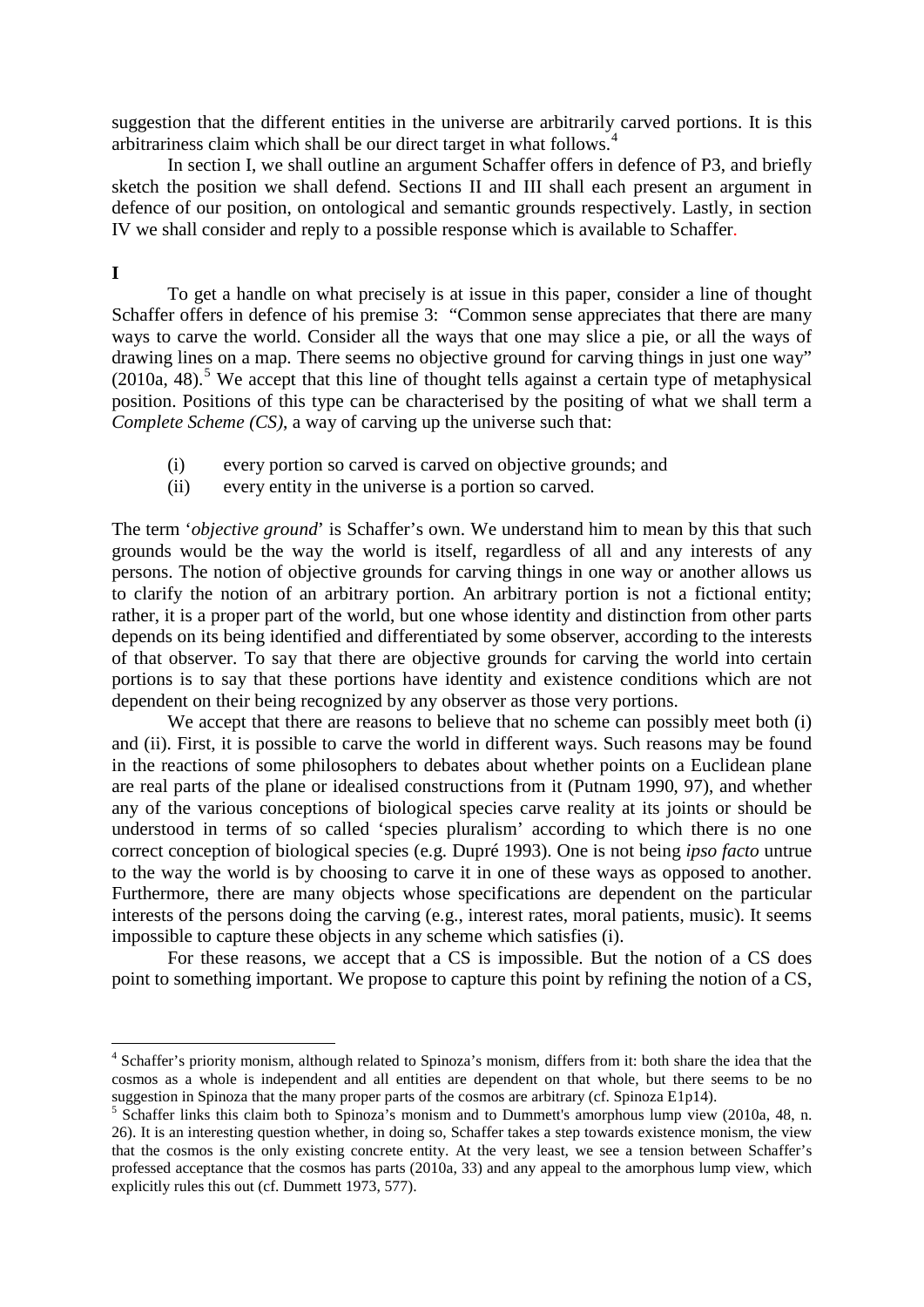into what we shall call a *Near-Complete Scheme (NCS)*. This is a way of carving up the universe such that:

- (iii) every portion so carved is carved on objective grounds; and
- (iv) every entity in the universe is either a portion so carved, or is ontologically dependent on some such portion or combination of portions.<sup>[6](#page-3-0)</sup>

An NCS keeps the first condition for a CS, but adjusts the second, while nonetheless holding to an important asymmetry between the objects it picks out and all other objects. It captures the sense we have that interest rates, music, moral patients and so on all depend for their existence on the existence of things which do not require the existence of interest rates, etc., in order to themselves exist; things which, unlike interest rates, etc., are not dependent for their existence on the interests of any persons.

In what follows, we shall defend the necessity of an NCS. We shall not, in this paper, be defending any particular NCS, though we will gesture towards where we think the best such scheme might be found. Rather, we will present reasons for thinking that such a scheme is necessary, given certain assumptions about the world and how we understand it.<sup>[7](#page-3-1)</sup>

# **II**

In this section and the next, we shall develop two arguments in favour of an NCS, the first on semantic grounds, the second based on ontological considerations. The semantic argument supports the claim that priority monism cannot account for the truth of certain judgements about parts of the world. The ontological argument supports the claim that priority monism cannot account for the ontological grounds of certain parts of the world (macrophysical objects).

The semantic argument begins with two assumptions: first, that we can make judgements about the parts of the universe which can be true or false (e.g., judgements about what parts exist, about the properties of particular parts, about the relations of parts to each other, etc.); and second, that some of these judgements will be true or false partly in virtue of the way the world is (in virtue of what items exist in the world, what their properties are, etc.). Given these two assumptions, we argue that it follows that one must think of the world as having a nature (as being the way it is) independently of whatever judgements can be made of it. This independent nature would constitute the objective grounds required for an NCS.

The first of these assumptions we take to be uncontentious, but the second must be spelled out more carefully. We think that it cannot be made consistent with Schaffer's denial

<span id="page-3-0"></span><sup>&</sup>lt;sup>6</sup> The sense of ontological dependence which we will use is asymmetrical existential dependence, which can be defined as follows: an entity x depends for its existence on the existence of another entity y if and only if, necessarily, if x exists, then so does y, and y may exist without x existing. See Correia (2008) for further specifications concerning the notion of ontological dependence.

<span id="page-3-1"></span>Schaffer also develops a second line of thought in support of premise 3. He suggests that common sense recognises that many objects have arbitrary boundaries; that their edges are not clearly defined, and so they cannot be precisely distinguished from each other in a non-arbitrary way (2010a, 48). In response to this line of thought, note first that it is in fact compatible with there being objective grounds for carving reality, as Schaffer himself accepts (2010a, 49). Second, there are grounds for treating this vagueness as an epistemic or conceptual matter, rather than a metaphysical one. Many concepts are by their very nature imprecise, allowing distinctions to be drawn only in a particular context (e.g., 'tall', 'rich', 'bald'). Other concepts are precise at one level of discourse, but not at another. If someone tells you 'that table is a metre long', they have given you what might be a very precise measurement at one level of discourse, but imprecise at another (e.g., if you were asking how many millimetres the length of the table was). These basically pragmatic considerations can account for many of the kinds of cases Schaffer mentions. For example, we suggest the concept 'mountain' has a degree of precision, but only at a certain level of discourse. The crucial point here is that we are committed to saying that not everything in the cosmos can be vague in this way. We shall argue in favour of this claim in section III below.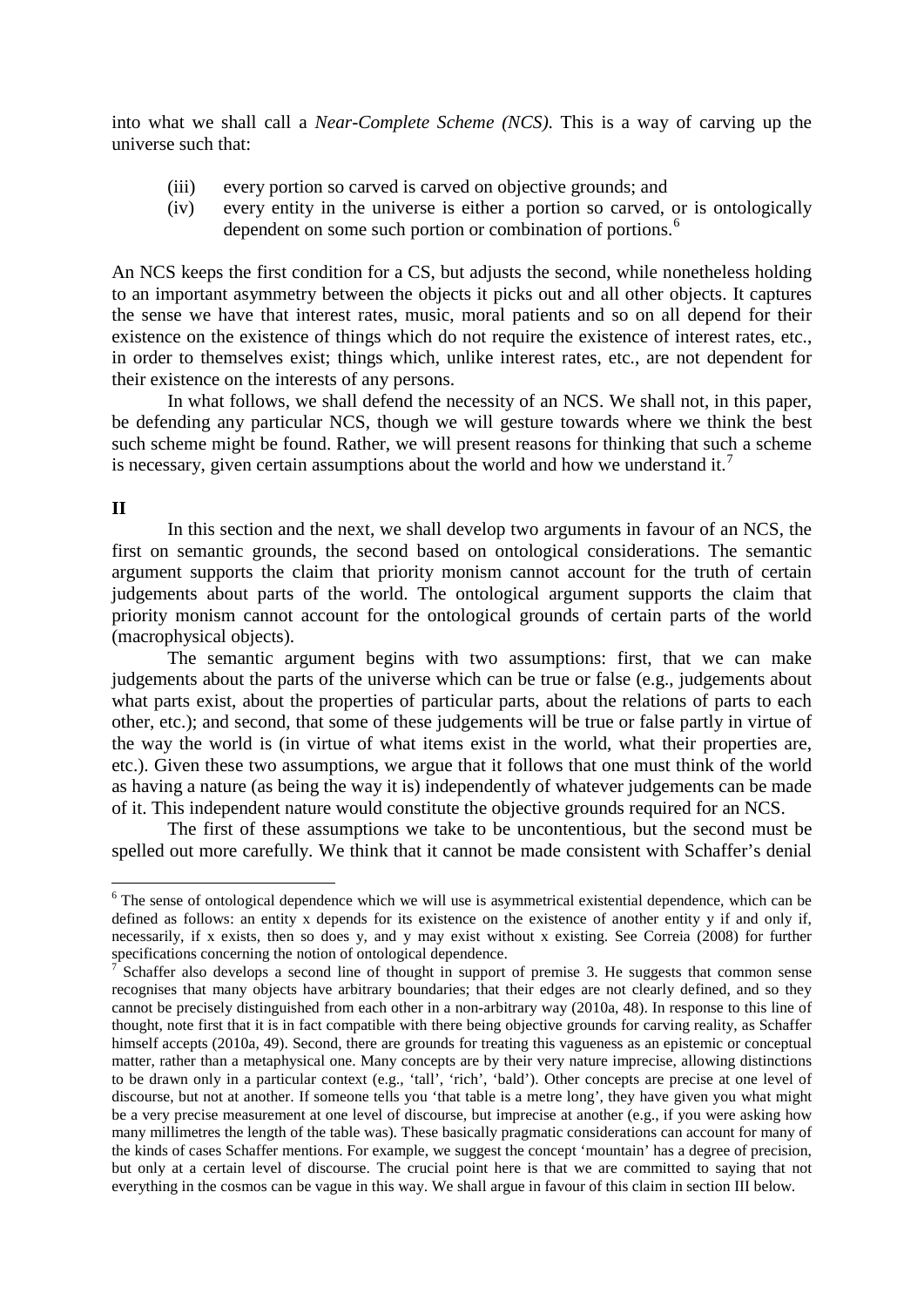that there are objective grounds for carving the world in any particular way. To explain the relation between our second assumption and Schaffer's denial of objective grounds, we shall consider a position which tries to balance both of these demands. This is the position which has been developed (and modified) by Hilary Putnam over the past three decades.

Putnam's starting point is that questions such as 'what is the nature of reality?' make sense only in the context of a particular theory or conceptual scheme (1981, 49). In order to frame a question of this sort, we must do so against an agreed background, within which our terms are defined. The example of a mini-world with three individuals, A, B and C, is meant to illustrate this point. On Carnapian logic, which takes each object to be an individual, this world contains three objects. But on a Lezniewskian logic which incorporates objects made of composites of individuals, this world has seven objects: A, B, C, and the mereological sums  $[A+B]$ ,  $[A+C]$ ,  $[B+C]$  and  $[A+B+C]$ . The question 'How many objects are in this miniworld?' will receive different answers depending on which logic (and therefore, which use of the term 'object') one chooses to employ. More importantly in the present context, this question only makes sense given *some* standard or other as to what counts as an object. There is no sense to the question 'How many objects does the mini-world *really* have, independently of any particular logical scheme?' (Putnam 1990, 98).

The standard realist response to this is to accept that there are many ways of thinking about reality, but that the world itself exists independently of how we choose to think about it. But Putnam points out that the realist cannot provide a description of reality which is neutral between the various possible standards we can apply. All one can do is choose a particular set of standards and interpret reality using these (1990, 97). Even concepts such as 'object' or 'exist' are relative to some conceptual scheme or other (1990, 97; 2004, 37; 43). The world itself does not decide which set of standards we ought to use (2004, 51). This claim we take to be equivalent to Schaffer's denial of objective grounds for carving reality in any particular way.

However, Putnam acknowledges that given particular standards, what makes one's judgements true or false are the facts about the world. In the case of the mini-world, "If I choose Carnap's language, I must say there are three objects because that is how many there are" (1987, 33; see also 2004, 45). This acknowledgement we take to be equivalent to our second assumption, that some of our judgements will be true or false partly in virtue of the way the world is. What we wish to stress is that this imposes a necessary limit to the degree to which one's carving up of the world can be arbitrary. In order to think of one's judgements as being made true or false by the way the world is, one must have some conception of the way the world is. This conception must be relatively determinate, and it must involve the idea that the way the world is (the nature of the world) is independent of what anyone judges to be the case. We suggest that this independent nature constitutes precisely the objective grounds which Schaffer denies can dictate which way the world should be carved up.

To illustrate the claim that one must have a conception of the way the world is, and that it must include the idea that the world is independent of one's judgements, consider again the mini-world. We hold (as Putnam does) that the way the mini-world is makes an independent contribution to deciding the truth or falsity of judgements about it. Given this, we suggest that one must have a conception of the mini-world as having a nature which is not itself determined by the standards of counting one chooses to use. For let us say the reverse were true: that the nature of the mini-world was entirely determined by one's standards. In that case, once one had chosen one's standards, the truth or falsity of one's judgements would thereby have been decided, because those standards would, *ex hypothesi*, have determined the nature of the world which is supposed to decide the truth or falsity of the judgements. On this understanding, the nature of the world could not make any contribution in addition to that made by the standards one chooses. This would be problematic in two ways. First, it would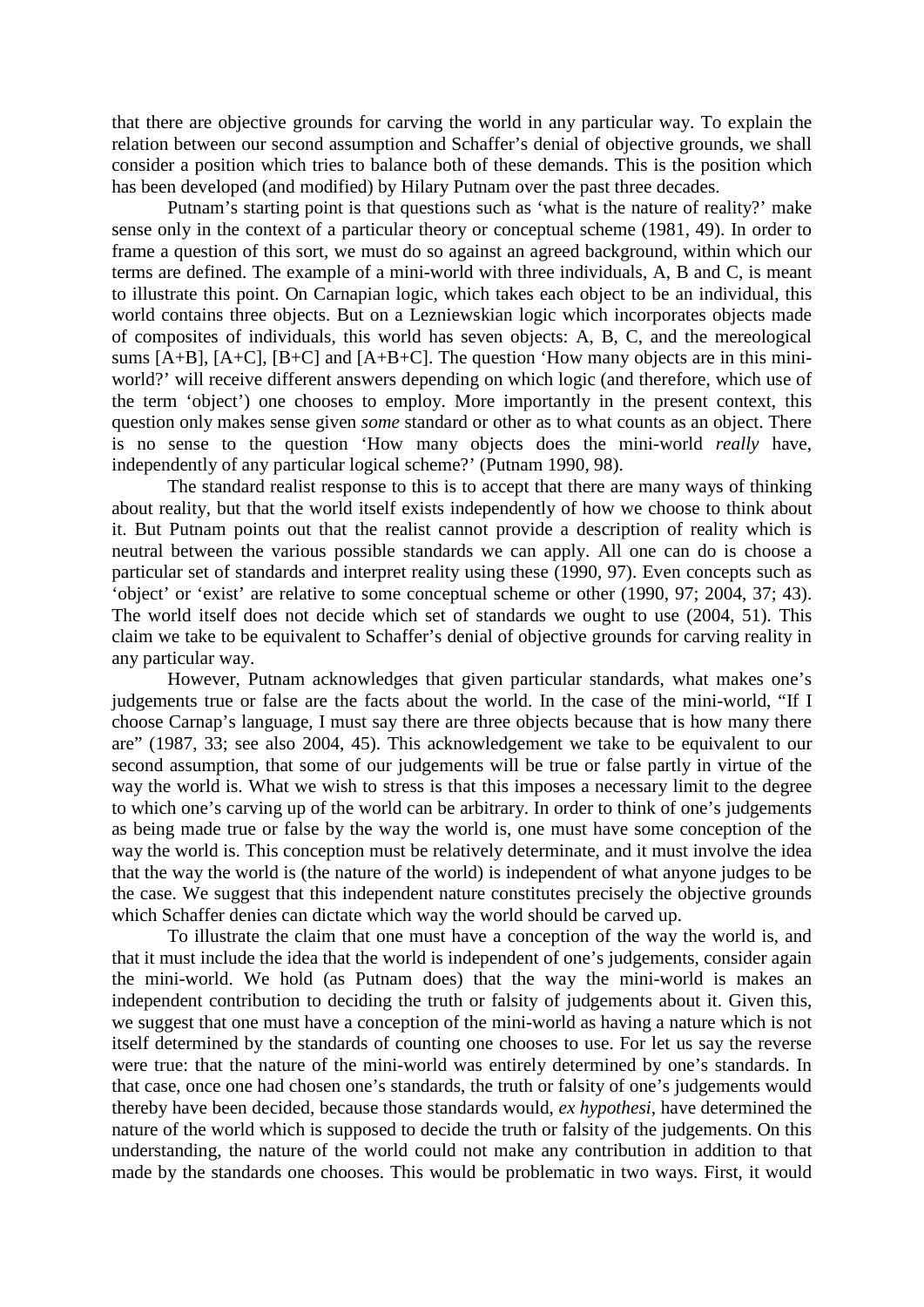render otiose the claim that given a particular set of standards, it is the nature of the miniworld itself which decides the truth or falsity of the judgements. Second, it would make unclear how one could possibly make false judgements about the mini-world when one correctly understands and applies one's own standards. But this does seem possible.<sup>[8](#page-5-0)</sup>

What holds in the case of the mini-world holds for the actual world as well. One chooses the standards to apply to it, but for the world itself to make a separate contribution to deciding the truth or falsity of one's judgements, it must be the way that it is independently of one's standards. This independent nature would constitute objective grounds for carving at least certain parts of the world in one way rather than another; these grounds being objective in that they are the way the world is itself, regardless of all and any interests of any persons. This independent nature thus constitutes the objective grounds which an NCS requires.

We suggest that this conception of the world must be 'determinate'. By this, we mean that it cannot be exhausted by ideas such as 'whatever is the case' or 'however it is that things are'. It must be a conception of the world which allows one to think that it is the way the world is which makes one's judgements true or false. If the content of this conception was something like 'whatever is the case', then the thought that it is the way the world is which makes one's judgements true or false becomes vacuous (something like 'this judgement is rendered true or false by the way that whatever all these judgements are about actually is'). One way of putting this point is that one can slice a pie in as many different ways as one likes, but in order to be aware that what one is doing is slicing a pie which can be sliced in many other ways, your conception of the pie cannot be just 'whatever I have when I put these slices together'. This description, while correct, fails to capture the independence of the pie from any particular way of slicing it. If the pie is characterised in this way, one's awareness of what one is doing will be empty (it will be an awareness that one is slicing whatever it is that these ways of slicing are in fact slicing). We would lose the notion that what we are doing in slicing (or judging) is constrained by a reality external to our activity.<sup>[9](#page-5-1)</sup>

In saying that this conception of reality must be relatively determinate, we are happy to admit that it will probably contain gaps. There may well always be aspects of reality which are not fully known or understood. For these, a hand-waving gesture such as 'whatever is the case' may be appropriate. But this cannot be the case with one's understanding of the entire world, on pain of losing any sense of one's judgements being made true or false by how things are. $<sup>1</sup>$ </sup>

This conception of the world does not exhaust our understanding of what there is. In a wide variety of cases, what exists and its properties are in fact determined by our local standards (those particular to a culture, a society or a language). For example, actions or persons cannot be chivalrous except in certain social contexts; likewise, the world will not contain any banknotes unless a certain number of people believe it to. These are examples of

<span id="page-5-0"></span><sup>&</sup>lt;sup>8</sup> The point here does not concern which standards one chooses. Rather, what is at issue is whether or not the standards one chooses can themselves decide the nature of the world. If they do, and if one correctly understands and applies them, the question is what the error of one's judgements might then consist in. The position we are defending provides a clear answer: the world has an independent nature, which one's judgement might fail to match. It is not clear that any answer to this question is available if one denies that the world has an

<span id="page-5-1"></span><sup>&</sup>lt;sup>9</sup> The key point here is the constraint (which is suggested by McDowell – e.g., 1996, 25). Schaffer's monism may be consistent with there being an external reality, but it is not a reality which could constrain our judgements in the way required, by helping to make them true or false. We develop this point further in section IV.

<span id="page-5-2"></span><sup>&</sup>lt;sup>10</sup> It is worth pointing out that this conception of reality is not intended to serve as an *epistemic* constraint; for instance, as a constraint on when one is *justified* in asserting something of reality. Rather, it is a constraint on being able to think of one's empirical judgements as being made true or false by reality. This issue is prior to that of deciding whether or not one is justified in making any particular judgement.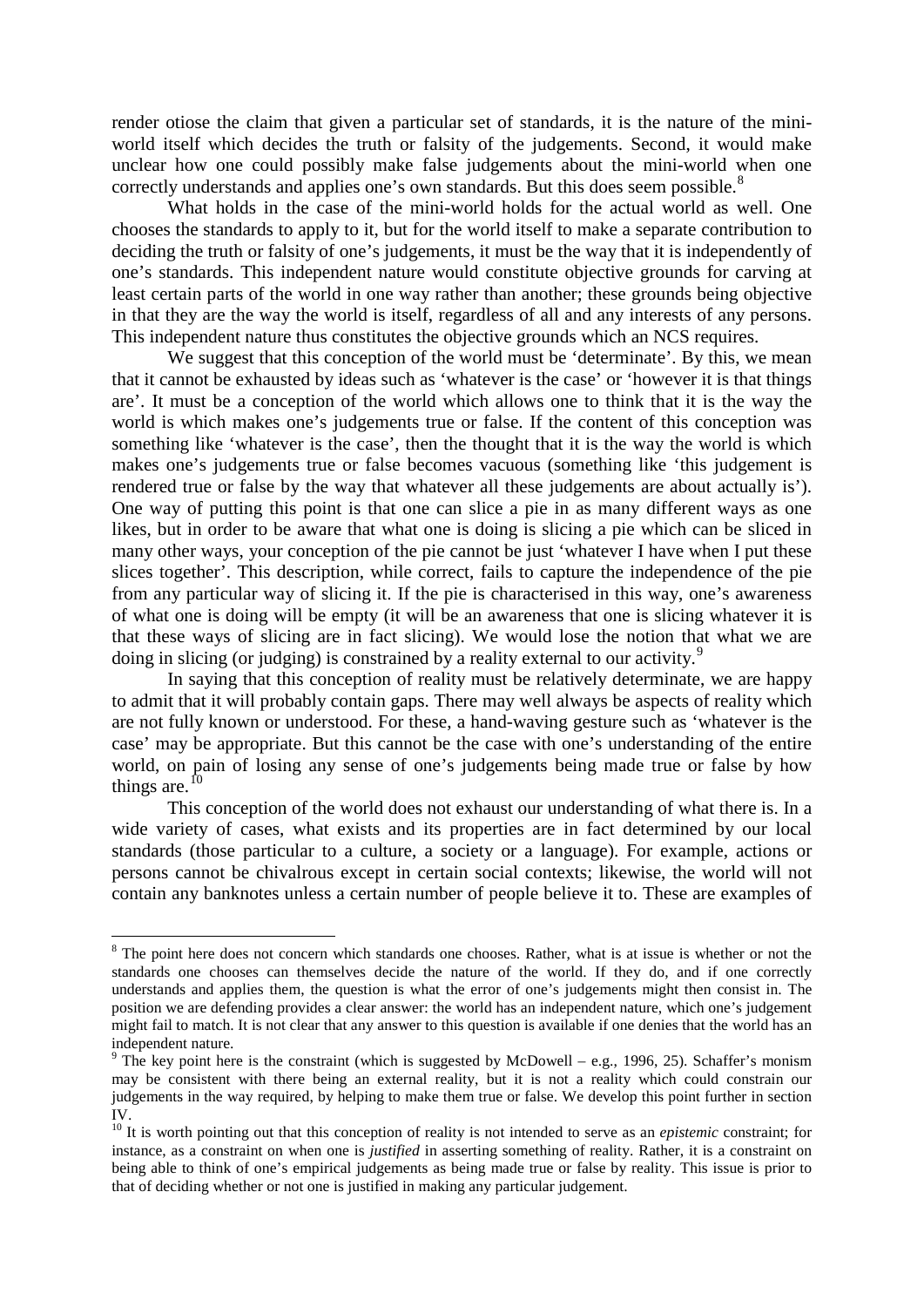properties and entities which are not independent parts of the world. Because we can make true or false judgements about these properties and entities, it follows that the conception of the world as independent does not exhaust all of our true thought. For this reason, the conception of the world we are defending is an NCS rather than a full-blown CS. However, we suggest that any properties or entities which are dependent on our judgements or standards are also dependent on other entities which are themselves independent of our judgements and standards. That is, entities and properties such as chivalry, banknotes, and anything else which depends for its existence on particular standards or judgements will also depend on the existence of an objective nature.

We have two reasons in support of this suggestion. First, any judgements and standards will be dependent on subjects who make or use them. These subjects will themselves be dependent on other entities, but these other entities cannot all be dependent on the judgements or standards, on pain of vicious circularity.<sup>[11](#page-6-0)</sup> Second, the most plausible account of the ontology of entities and properties which depend on judgements characterises them as resulting from subjects taking independent features of reality to be a certain way.<sup>[12](#page-6-1)</sup> For example, while the type 'banknote' is functionally defined rather than being a natural kind, all actual banknotes will be constituted by or identical to physical items whose existence does not depend on judgements about them.<sup>[13](#page-6-2)</sup> Similarly, the property of being chivalrous will attach to persons whose existence is not dependent on any judgements or standards (or it will attach modes of behaviour of such persons; these modes of behaviour may be dependent on judgements, but not the persons behaving in these ways).

This first criticism of Schaffer has the form of a transcendental argument: given that we can make true judgements about the world, and given that these judgements are made true or false by the way the world is, we must conceive of the world as having a nature which is independent of our judgements regarding it. A standard rejoinder to transcendental arguments of this sort is that they only demonstrate what one must think to be the case, not that anything actually is the case. Therefore, the rejoinder might be continued, we have not shown that there are any objective grounds for carving up reality in one way rather than another. At best, we have only shown that one must think that there are such grounds, in order to make sense of one's judgements about reality being true or false.

We accept that this rejoinder is correct as far as it goes, but we do not think that it shows that our transcendental argument is irrelevant to Schaffer's position. Our argument does give one reason to think that there must be an objective order to the world. If one has reason to think that one's judgements about the world can be made true or false by the way the world is, then one has reason to think that this state of affairs (one's judgements about the world being made true or false by the way the world is) is possible only if the universe has a nature which is independent both of one's judgements and one's standards. And this gives one reason to think that the universe has a nature which is independent of either judgements or standards.

## **III**

<span id="page-6-0"></span> $11$  It is possible that this point (the dependence of arbitrary portions on our standards or interests, and the dependence of these standards or interests on the subjects who apply or have them) could be developed into an independent argument against premise 3. The suggestion would be that in order for there to be arbitrary portions as we have defined them, it is necessary that there exist subjects with interests; but these subjects cannot themselves be arbitrary portions, on pain of either circularity or infinite regress (we owe this suggestion to Olley Pearson).<br><sup>12</sup> For more on this approach to the ontology of social entities and properties, see Searle 1995.

<span id="page-6-2"></span><span id="page-6-1"></span> $13$  The claim that banknotes are constituted by the bits of paper is developed by Baker (2000). The claim that they are identical with the bits of paper is argued by, for example, Van Inwagen 2002, 141.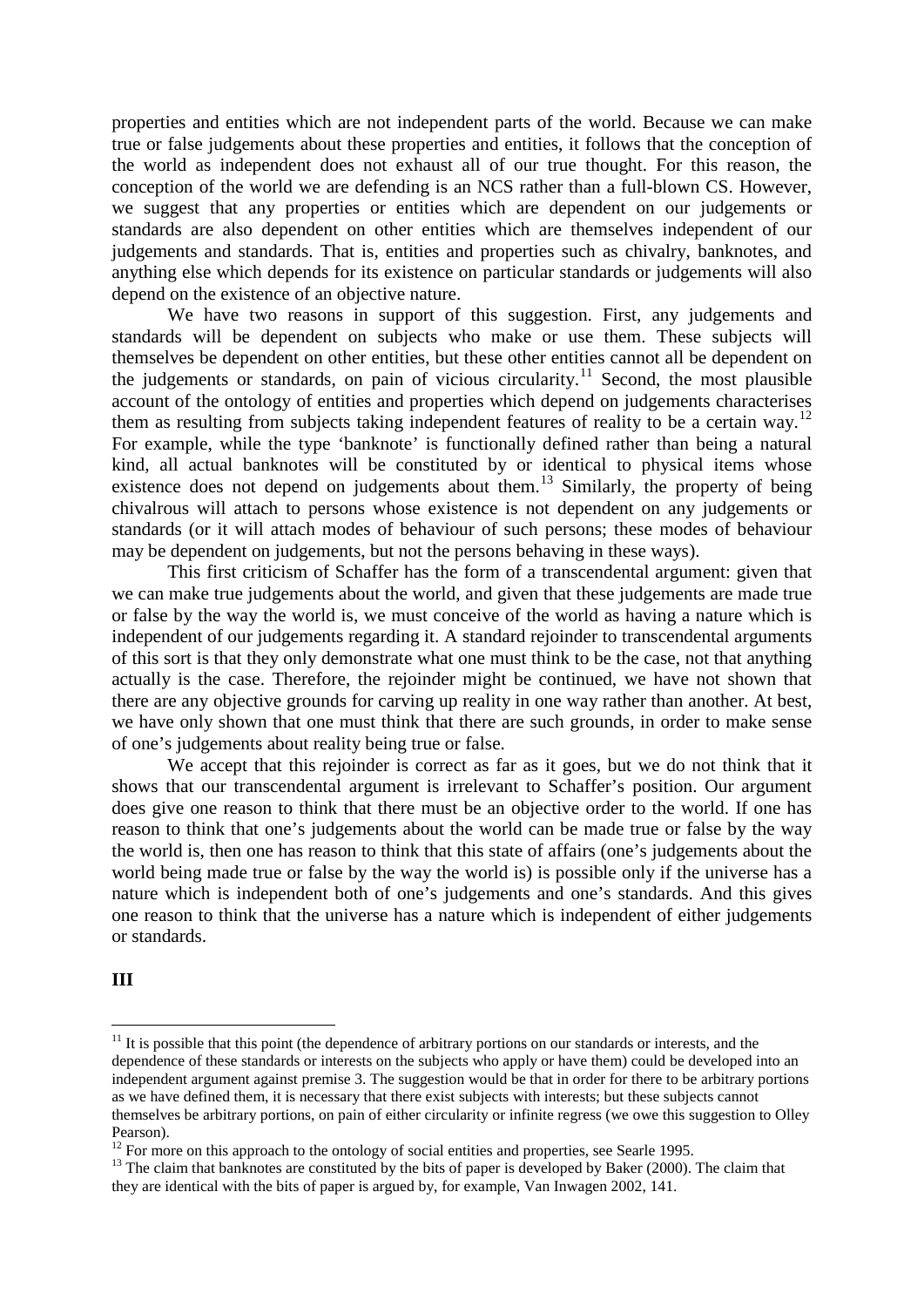In this section we will develop an ontological argument which supports the idea of an NCS. This argument begins with the basic idea that, since there are macrophysical objects in the cosmos, the microphysical structure of the cosmos must be such that it enables the possibility of macrophysical objects. Importantly for the purposes of challenging Schaffer's argument, this is a form of asymmetrical existential dependence: macrophysical objects depend for their existence on microphysical objects, but the latter could exist without the former. It is easy to illustrate this asymmetry by considering an alternative history of the cosmos where one of the fundamental physical forces, such as the strong nuclear force which binds the nuclei of atoms together, had been significantly weaker: the cosmos would still have a microphysical structure, but there would be no 'clumps' of matter, no macrophysical objects.

So, what are the necessary microphysical requirements for the existence of macrophysical phenomena? The key here seems to be the ability of the proper parts of macrophysical objects to bind together, specifically, the ability of subatomic particles to form atoms, atoms to form molecules, and molecules to form macrophysical objects. We suggest that this binding ability requires non-arbitrariness in the microphysical structure of the cosmos; if this structure were to be arbitrary, the stability required to form macrophysical objects could not be achieved.

Physics tells us that the binding of molecules and atoms is dependent on the electron configuration of individual atoms, which in turn depends on the energy levels of specific electrons and is moderated by the Pauli Exclusion Principle.<sup>[14](#page-7-0)</sup> Similarly, the manner in which subatomic particles form atoms is dependent on the individual charges of subatomic particles – the negative charges of the electrons and the positive charges of the protons, where each proton consists of three quarks which make up the total charge of the proton.

Charge is one of the most important properties when considering the requirements for the possibility of bond forming and the stability of macrophysical objects. In fact, the *elementary charge*, namely  $1.6021892 \times 10^{-19}$  coulombs, is one of the fundamental physical constants. This is the charge of protons, whereas electrons have a negative charge of equal strength. Interestingly, the charge of all other freely existing subatomic particles that have a charge is either equal to or an integer multiple of the elementary charge. Quarks have charges that are integer multiples of one third of the elementary charge, but they are not freely existing – quarks occur only as parts of other subatomic particles. The total charge of the atom is of course neutral. What is most important for our purposes is that even if we were unable to accurately state the charges of each subatomic particle which together form an atom, we do know that their sum has to be zero, as otherwise the atom would not be stable. The upshot of this is that certain entities, namely electrons and quarks, must possess an exact charge.The requirement of *exactness* imposes a crucial constraint for the microphysical structure of the cosmos. Given that our cosmos includes macrophysical phenomena, the microphysical phenomena must have certain exact properties (such as the exact elementary charge). These properties cannot be arbitrary; nor can they vary according to our particular interests.

This is not quite sufficient for our conclusion though, since it seems that arbitrarily carved portions of the cosmos also have exact properties. Consider the city of London, a rather arbitrarily carved portion of the cosmos: it has a number of exact properties at any given time, such as the number of underground stations, annual budget and the number of citizens. There is, however, a fine difference between the exact properties that the city of

-

<span id="page-7-0"></span><sup>&</sup>lt;sup>14</sup> The Pauli Exclusion Principle states that no two identical fermions can have the same quantum number at the same time.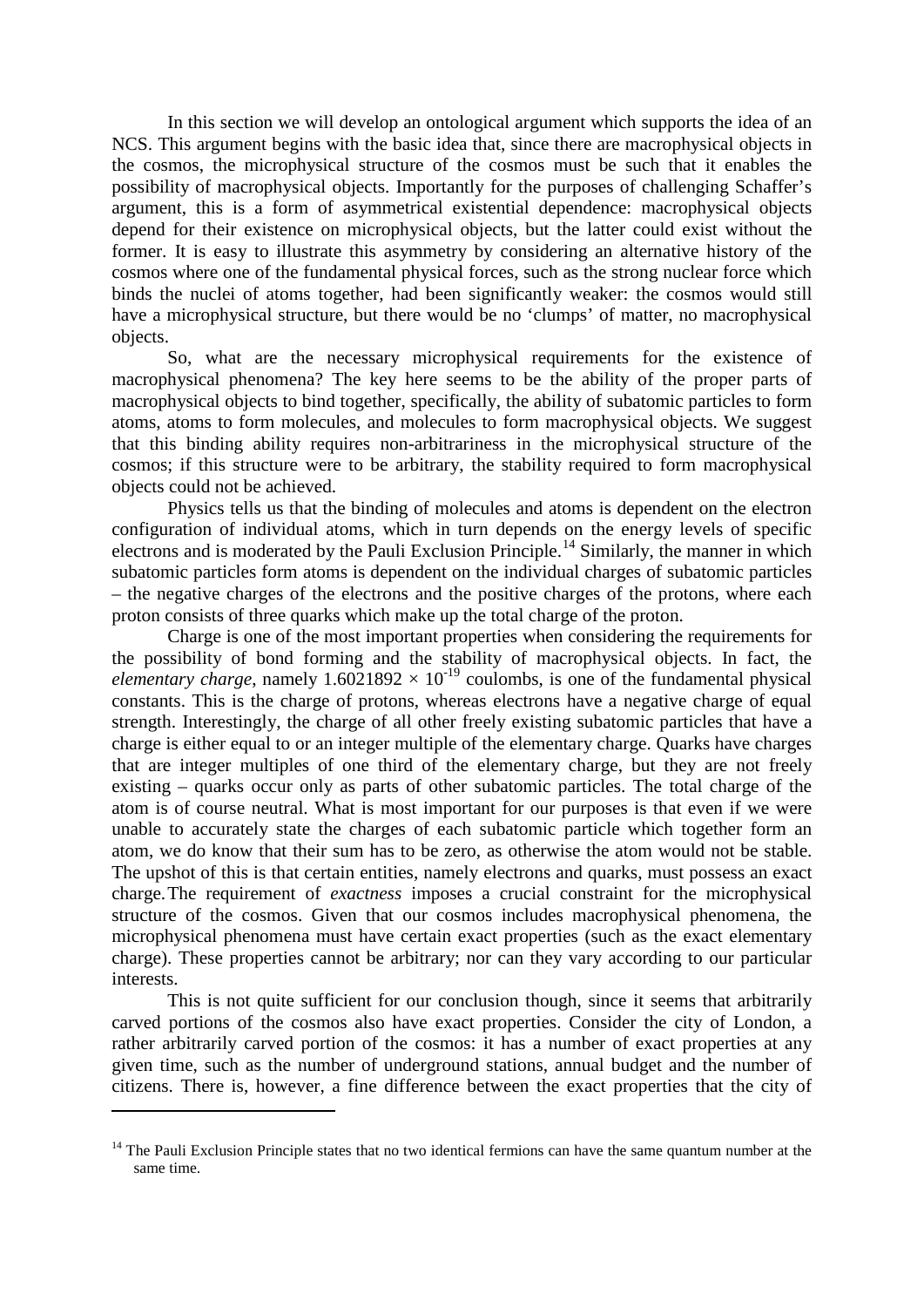London or any other arbitrarily carved portion of the cosmos may have and the exact properties that, for instance, electrons have. The latter are *necessary* properties, whereas the former are only contingent. Accordingly, only non-arbitrary proper parts of the cosmos could possess the kind of exact, necessary properties that are required for the stability of macrophysical objects.

Consider the property 'number of citizens'. We could circle any area of land and count the people living there, giving the property of the number of citizens in that area, and this may be the basis of all sorts of things, such as taxation. However, it seems arbitrary which area of land we decide to circle; there are no constraints for this. The property 'number of citizens' is, we might say, an arbitrary property: although it is exact at any given time, it has no fixed requirements. It can change as our interests alter, and we could even have decided not to introduce it at all. In contrast, if the charges of electrons and protons were not identical, then the microphysical structure required for the existence of macroscopic objects would not have existed. That is, it is *necessary* for the emergence of macroscopic objects that the sum of the charges of subatomic particles adds up to zero, whereas the population of London is thoroughly contingent.

It could be objected here that, for instance, the arbitrarily carved portion of the cosmos that consists of two electrons in my left hand surely has certain necessary properties, e.g., the sum of the charges of these electrons. This will hardly undermine the argument though, for the necessity involved here is based on the necessary properties of the individual electrons, so the portion of the cosmos in question will not have necessary properties in its own right.

Another possible objection concerns systematic changes in the microphysical structure of the cosmos. For instance, if the charge of the electron changes, an equal change in the charge of the proton would presumably maintain stability (as well as other changes in fundamental physical constants). This is a fair point, but it misses the target: variation over time in certain fundamental physical constants *may* be possible, but what is important for the stability of matter is that their relative values remain the same. In fact, there are very specific constraints for the possible changes in fundamental physical constants which would still enable the emergence of macrophysical objects (cf. Barrow 2001). Accordingly, the necessity of exact properties appears to be a good indicator of the non-arbitrariness of the microphysical structure of the cosmos.

If what has been said so far is correct, then we have a strong case not just for the nonarbitrariness of the microphysical, but for the necessity of this non-arbitrary microphysical structure for all macrophysical phenomena. For it is easy to see that even interest rates and music require stability on the microphysical level; in fact, they require much more than that, namely the existence of rational beings who are able to set up a stock market and play music. In other words, the existence of these macrophysical phenomena is ontologically dependent on the existence of rational beings, whose existence is dependent on the ability of their constituent molecules to form bonds, and so on. It is important to note that this argument does not commit us to the claim that microphysical particles are ontologically fundamental or basic. That is, we adopt a fallibilist position about what the basic objects in fact are; we only insist that there must be some basic objects, which are non-arbitrary and upon which the nonarbitrary portions of the universe depends. Thus, in contrast with Schaffer's view that only the cosmos as a whole can be basic and non-arbitrary, we are prepared to allow for a whole range of basic, non-arbitrary objects.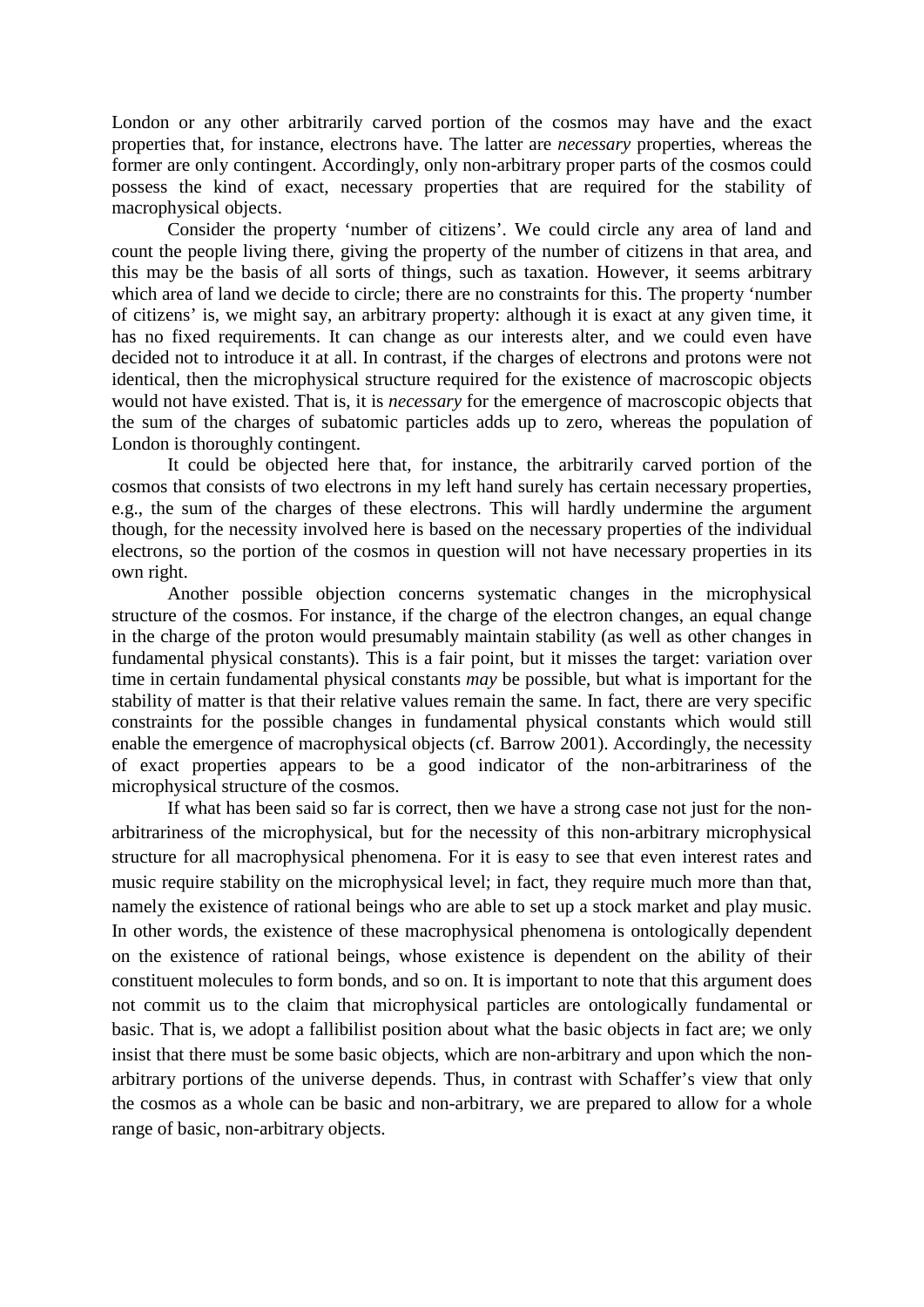### **IV**

Consider again Schaffer's common sense argument in favour of priority monism. If an NCS is necessary, then premise P3 of this argument must be amended. At most, all we can assume is that some of the proper parts of the cosmos are arbitrary portions. But some of its proper parts must also be non-arbitrary; these are the parts which would be picked out in an NCS. If this is the case, Schaffer's common sense argument can no longer go through.

It might be suggested in response to our arguments that P3 could be derived from P1 and P2, and that the three premises together could then be used to establish the conclusion. But this would require an extra premise, along the lines of

P1a: according to common sense, integrated wholes can have no parts other than their arbitrary portions.

If P1a is accepted, then P3 would indeed follow from P1, P1a and P2. It might be possible to take issue with P1a, but more importantly in the present context, the arguments we have given in sections II and III would count against P2, given the claim about integrated wholes expressed in P1a. That is, our arguments give reason to believe that the cosmos is not an integrated whole, on this understanding of such wholes. And if P2 cannot be accepted, then P3 loses its support. So unless our arguments can be refuted, neither P3 nor Schaffer's common sense argument can be rescued.

There is a way in which Schaffer could respond to both the arguments we have given. He could grant that these arguments each show that there must be more to the universe than a collection of arbitrary portions, but argue that this does not entail the conclusion that the universe must contain non-arbitrary parts. Instead of appealing to non-arbitrary parts, the suggestion would be that we can appeal to the whole itself, the entire spatiotemporal cosmos. The cosmos consists of a whole whose parts are all arbitrary portions, but which is not itself an arbitrary portion.

Given this, it might seem that Schaffer can answer each of the arguments outlined above, by accepting the premises of each but denying that in either case the conclusion that the world has non-arbitrary parts actually follows. The argument in section II starts with the premise that our judgements about the world are made true or false by the way the world is itself, and moves to the conclusion that the world is the way it is independently of how we judge it to be. But Schaffer could argue that the cosmos as a whole may have its own nature, without that nature involving or depending on any non-arbitrary parts.

Similarly, the argument given in section III moves from the premise that some necessary (i.e., non-arbitrary) basis is required for any arbitrary portions to exist, to the conclusion that the universe must contain some non-arbitrary parts. Yet it seems that Schaffer can accept this premise, but argue that the non-arbitrary basis for the existence of the arbitrary portions is provided, not by any parts of the universe, but by the cosmos as a whole. This is a line of thought which emerges from a further argument for monism which Schaffer entertains. Specifically, Schaffer wishes to dismiss the view that empirical considerations – input from physics – would support pluralism:

[...] it is one thing to assume that physics is fundamental, and another to assume that fundamental physics will deal in particles [...]. The monist can and should allow that physics will tell the complete causal story of the world. The monist will maintain that this physical story is best told in terms of fields pervading the whole cosmos, rather than in terms of local particles. (Schaffer 2010a, 50-51.)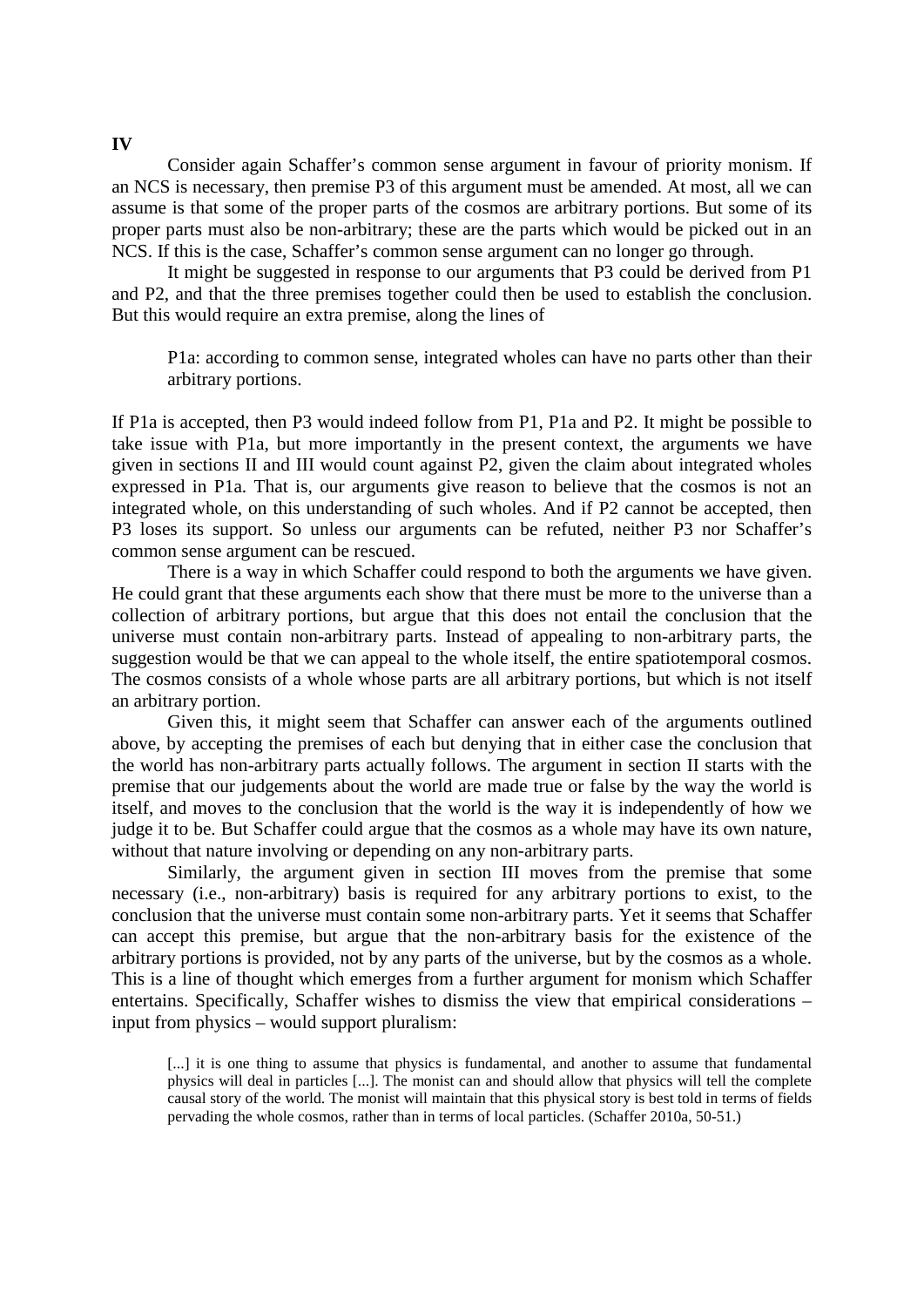This passage highlights the typical pluralist's commitment to mereological atomism, but Schaffer claims that physics does not support this commitment. He argues that physics suggests that the cosmos is in an entangled state and hence particles do not feature in it in the sense that atomism suggests.<sup>[15](#page-10-0)</sup>

In response to this possible reply, we first concede that it is possible that the cosmos could have been such that it had an independent nature which neither involved nor depended upon having any proper parts (that is, there are possible worlds in which priority monism is correct). For example, the cosmos might have been a simple entity, without any proper parts but nonetheless having a nature independent of any judgements about it. However, we suggest that one cannot accept the premises of either of the arguments we have developed (the semantic argument in section II, or the ontological argument in section III) and hold that the cosmos is actually such that it has no non-arbitrary parts.<sup>[16](#page-10-1)</sup>

Let us start with the semantic argument. Its premises were that we can make judgements about the world, and that these judgements are made true or false by the way the world is. From this, we argued that the way the world is, which makes our judgements true or false, is independent of these judgements. The issue is whether this independent nature must involve proper parts.

The judgements we make need not be about the world as a whole; typically, they are about particular parts of it (particular entities, states of affairs, etc.). We suggest that the world as a whole cannot be that which makes certain judgements about its parts true and others false. The judgements we have in mind are those which meet two conditions: they are made true by an independent reality; and the features of reality which make different judgements true are themselves different from each other, independently of our judgements about them. It would not help here to appeal to arbitrary portions, parts which are different from each other only insofar as we regard them as being different. The identity and existence of these portions depend on our applying certain standards to the world. Therefore, they could not make a contribution to the truth or falsity of our judgements independently of our standards.

Schaffer is aware of the problem of how the priority monist can explain the fact that the world is heterogeneous (though as we shall see, this problem is in fact different to the one we are raising). He mentions three possible responses the monist can make to the problem of heterogeneity. One response would be to regionalise properties: to say that seemingly monadic properties have an extra argument place for a region of space-time. So instead of simply predicating a property such as roundness, one might predicate 'roundness here' of a particular region of space-time (Schaffer 2010a, 60). A second response would be to build regions, not into the properties themselves, but into their instantiations: roundness is not just instantiated, but instantiated-here.<sup>[17](#page-10-2)</sup>

<span id="page-10-0"></span><sup>&</sup>lt;sup>15</sup> Note also the reference to 'fields' here. Schaffer briefly discusses quantum field theory, but on some level Spinoza may have been a proponent of a 'field metaphysic' (cf. Viljanen 2007).<br><sup>16</sup> Therefore, we reject claim 15 in Schaffer 2008, the claim that either the ultimate parts must be basic in all

<span id="page-10-1"></span>worlds or the ultimate whole must be basic in all worlds (§3.2.4). We agree that the direction of priority must be a necessary truth, but we suggest that it can be *contingently necessary*. That is, given certain features of the universe which may not themselves be necessary, then necessarily priority monism is false. Therefore, we deny that it could be possible to have worlds which are otherwise indiscernible save for differences in the direction of priority. But we do not think this possibility must be assumed in order to deny Schaffer's claim 15. Similar remarks have been made about the gunk/atomism debate (Sider 1993). Both atomistic and gunky worlds seem possible, but if it were the case that, for instance, living beings are not possible in a gunky world, then we would

<span id="page-10-2"></span><sup>&</sup>lt;sup>17</sup> A related approach is the monistic semantics developed by Horgan and Potrč (2000). On this account, the truthmakers of statements about particular parts of the cosmos are variations at different spatiotemporal locations of properties belonging to the cosmos as a whole. (Note that Horgan and Potrč, unlike Schaffer, are existence monists, and thus deny there are any entities other than the cosmos itself.) We think that this monistic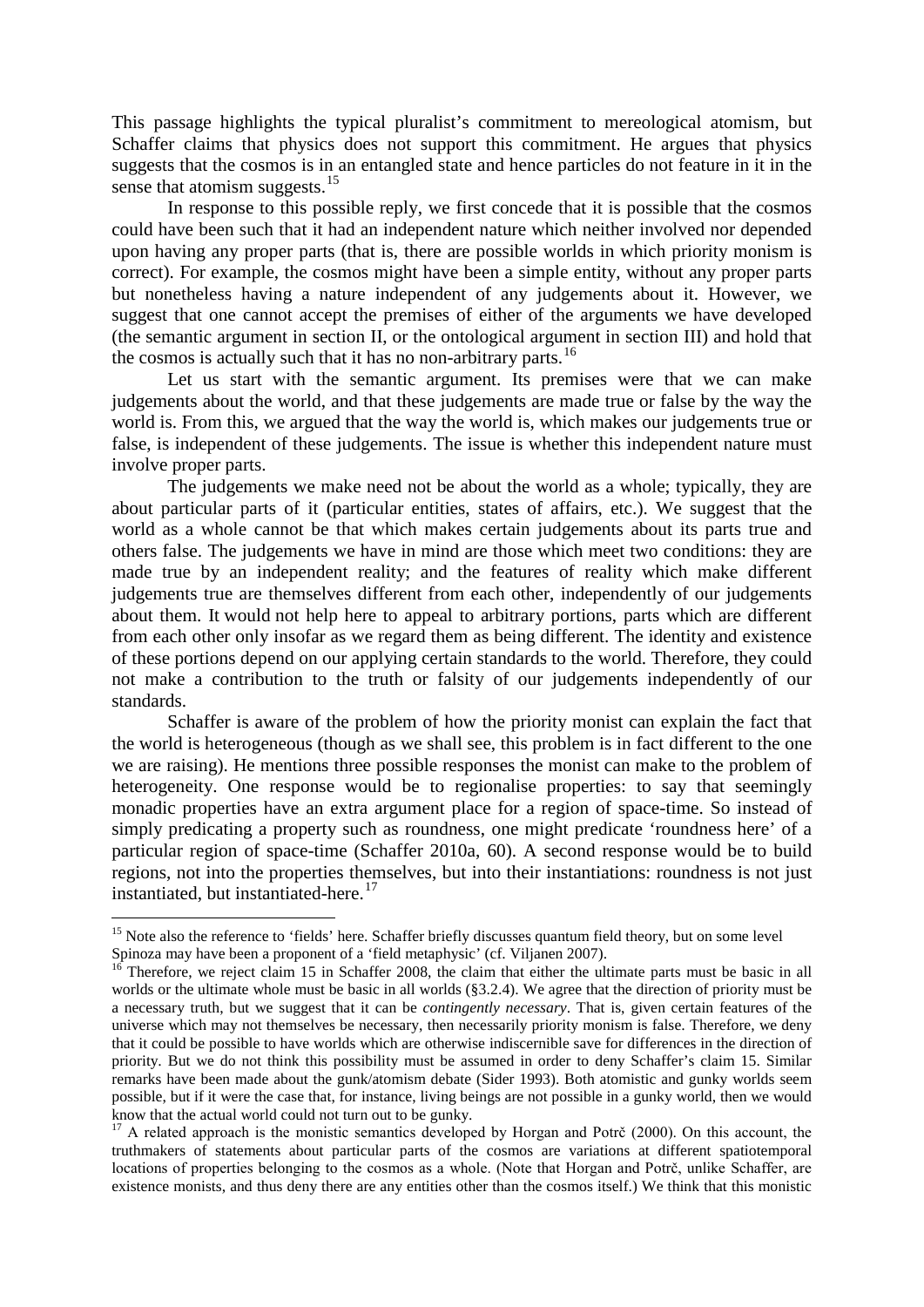We think that neither of these suggestions can answer the problem we are raising. The appeal to regionalised instantiations would seem to meet our first condition for putative truthmakers, in that the properties instantiated presumably could exist independently of our judgements about them. However, properties which are instantiated in this relativistic way do not meet the second condition. It seems clear that regions of the cosmos are arbitrary portions. In Schaffer's own examples they are distinguished indexically. Even if they were not (if they could be distinguished by references on a grid of space-time points), regions would be differentiated from each other only insofar as we distinguish them.<sup>[18](#page-11-0)</sup> Therefore, they cannot serve as truth-makers in a way which meets the requirements of the semantic argument. The same point holds, *mutatis mutandis*, for the appeal to regionalised properties.

Schaffer's other response, which he himself favours, is to appeal to distributional properties (2010a, 59). This involves no appeal to different regions. Rather, the whole cosmos itself bears a heterogeneous property (Schaffer's example of such a property is 'being polka-dotted'). The necessary variation between truth-makers would thus be found, not in differences between properties, nor in differences between property bearers, but in the heterogeneous nature of the property itself. Specifically, the fact that the world is heterogeneous is to be explained by the entire cosmos bearing the property of 'being heterogeneous'. This is a determinable property, which is determined by the path the cosmos traces through a multidimensional "physical configuration space" (2010a, 60).

We accept that if the cosmos as a whole has a distributional property or properties, this would suffice to make it heterogeneous. However, this brings us to the afore-mentioned difference between the problem we are raising and the issue of heterogeneity. What our account requires is not just heterogeneity, but a particular distribution of different properties to different portions of the cosmos. Schaffer might reply that this distribution is provided by the particular determination of the heterogeneity of the universe. That is, as the universe moves through physical configuration space, the specific way it is heterogeneous will change. But we think that this too is insufficient. Take a true judgement such as 'The ball is red'. What, on Schaffer's account, could the truth-maker for this judgement be? It seems it must either be the state of the entire cosmos at the moment the judgement is true, or the state of that particular (spatial) region of the cosmos at that moment. But neither of these accounts seems adequate. The appeal to regions we have already dealt with. If the truth-maker is the state of the entire universe at that time, then we seem faced with the original problem of the whole cosmos being the truth-maker for a large array of truths.<sup>[19](#page-11-1)</sup> Furthermore, we doubt that such an account would be able to handle certain changes. For example, we don't see how the cosmos' movements through physical configuration space could explain the difference between the following two scenarios: a ball changes colour; a ball of one colour disappears

<u>.</u>

semantics cannot accommodate the premises of our semantic argument, for reasons similar to those we shall outline against any appeal to regionalised properties and regionalised instantiations of properties.

<span id="page-11-0"></span><sup>&</sup>lt;sup>18</sup> The extent of any region through space and time would be a matter of stipulation or convention. An alternative approach might be to identify regions by appealing to properties or to the instantiations of properties. This would threaten to make any predications of properties circular. Furthermore, it would struggle to accommodate cases where an object changes one of its properties, or where an object simultaneously has more than one determinate property from the same determinable (e.g., a ball which is multicoloured).

<span id="page-11-1"></span><sup>&</sup>lt;sup>19</sup> Schaffer denies that this is a problem at all (2010b). However, he does not address the most obvious problem with the suggestion that the only truth-maker is the entire cosmos: the problem of coarseness. It is correct that different judgements can be made true by the same state of affairs (e.g., 'The ball is red' and 'The ball is coloured'). However, the total condition of the ball is not appropriate to serve as the truth-maker, since it includes features which are irrelevant to either of the judgements under consideration. This objection to coarseness applies, only far more strongly, to any appeal to the cosmos as the truth-maker of either of these judgements. Such appeals to relevance are common in the literature (e.g., Rodriguez-Pereyra 2009, 230-234). This point does not show that Schaffer's truth-maker monism is wrong, but motivates the claim that it is a problematic view.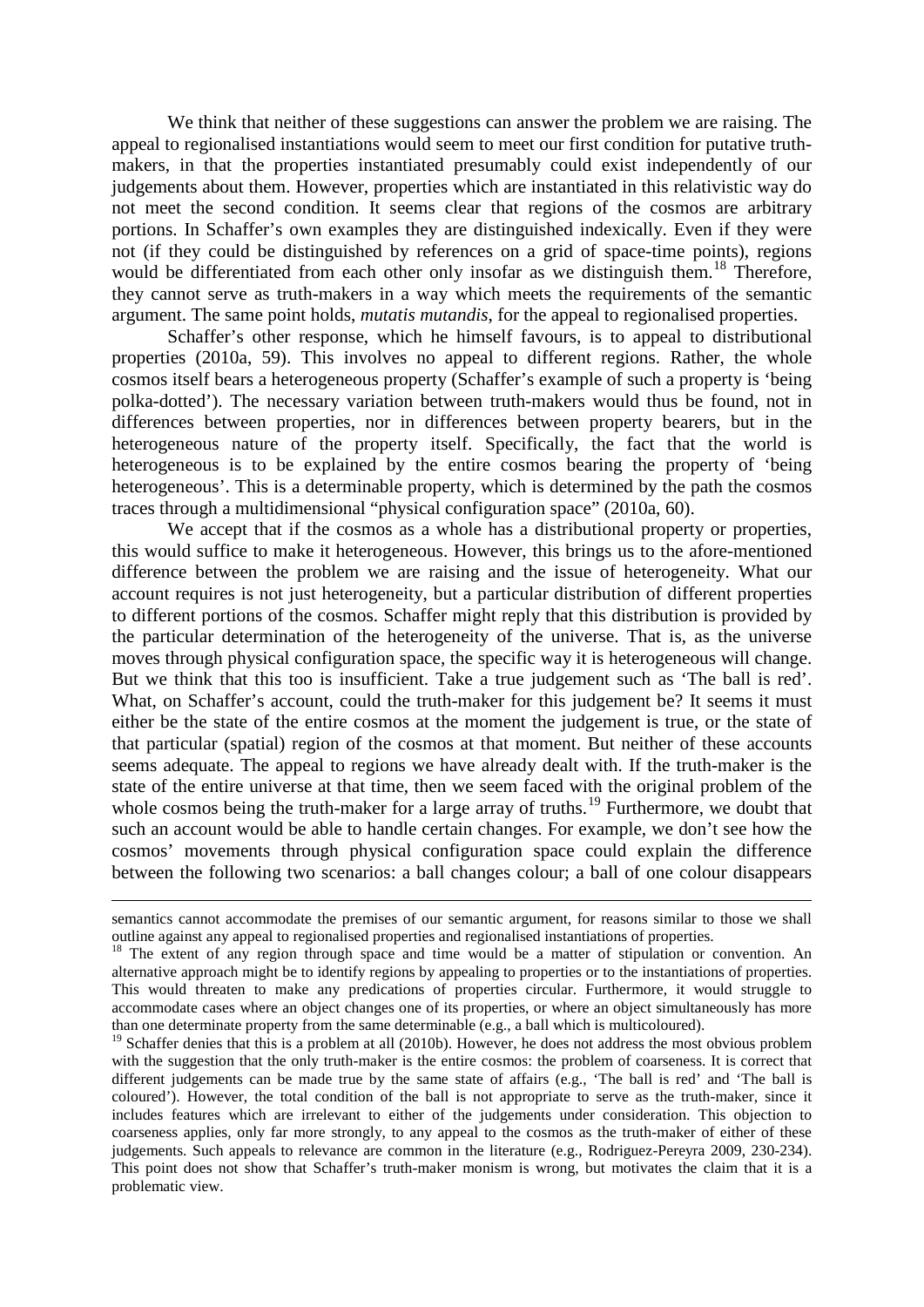and a different ball with a different colour appears in the same spot. Note that we are not saying that this difference could not be distinguished; rather, we are saying that on Schaffer's account, there would appear to be no metaphysical difference between the two cases.

Turning to the argument developed in section III, we need to keep in mind that we are only interested in a world which contains macrophysical objects. The argument developed in section III concerns the non-self-sufficiency of macrophysical objects, their dependence on the proper parts that make them up. It was suggested that this requires stability on the microphysical level, and that such stability can only be produced by a non-arbitrary microphysical structure. This should already be enough to block Schaffer's possible reply. According to current physics, the stability of matter depends on a fine-tuned microphysical organisation. As we observed, one of these fine-tuned properties is the elementary charge, which must be identical in strength and of a different polarity in electrons and protons; otherwise atoms would not hold together. Hence, the stability of all macrophysical objects depends on this non-arbitrary microphysical organisation.

A further objection may be derived from the idea that the cosmos is in an entangled state, which Schaffer uses to construct another argument for monism (Schaffer 2010a, 53 ff.). The argument suggests that the phenomenon of quantum entanglement can be applied to the whole cosmos and hence the cosmos must be viewed as an entangled system itself.<sup>[20](#page-12-0)</sup> This line can be further augmented with the formalism of relativistic quantum field theory, which effectively removes any reference to particles as objective components of the cosmos and replaces them with fields. The upshot is that the cosmos can be viewed as an entangled system which is a fundamental whole and has emergent properties.

Since our aim was only to address Schaffer's common sense argument, we will not engage with his quantum mechanical argument in detail. However, the quantum mechanical argument does not refute our arguments. The idea we are defending, of a Near-Complete Scheme, does not commit us to the claim that the cosmos as a whole cannot be independent of its proper parts (rather, it is a claim that those parts are either non-arbitrary or depend on some non-arbitrary parts). It is specifically worth noting that this ontological claim does not need to assume mereological atomism.

We have demonstrated that Schaffer's common sense argument in favour of priority monism cannot work, for both semantic and ontological reasons. In the process of criticising this argument we have made some suggestions as to what a NCS could look like. We remain neutral as to the details of this scheme, but we believe that there are good reasons to think that one must exist.  $21$ 

## *References*:

Baker, L. R. (2000) *Persons and Bodies: A Constitution View*. Cambridge: Cambridge University Press

<span id="page-12-0"></span> $20$  Schaffer notes that, following Teller (1986), one could attempt to maintain that particles are fundamental by introducing external *entanglement relations*. Teller himself develops a type of quantum holism from this idea, the intention of which is that we have *nonsupervenience* between entangled systems and their separate components; that is, an entangled system can have emergent properties (cf. Morganti 2009). We wish to make no commitments regarding such speculative accounts of quantum mechanics. In any case Schaffer is suspicious of Teller's account and suggests, on the basis of quantum field theory, that this line may not help in retaining particles in the fundamental theory (Schaffer 2010a, 54).<br><sup>21</sup> We would like to thank Matteo Morganti, Olley Pearson and Valtteri Viljanen for comments on earlier drafts

<span id="page-12-1"></span>of this paper. Drafts of this paper were presented at the Durham departmental seminar and the Durham metaphysics reading group – we would like to thank all those who offered criticism and suggestions at these events. One of the authors (Tahko), would also like to acknowledge the financial support of the Academy of Finland during the writing of this paper.